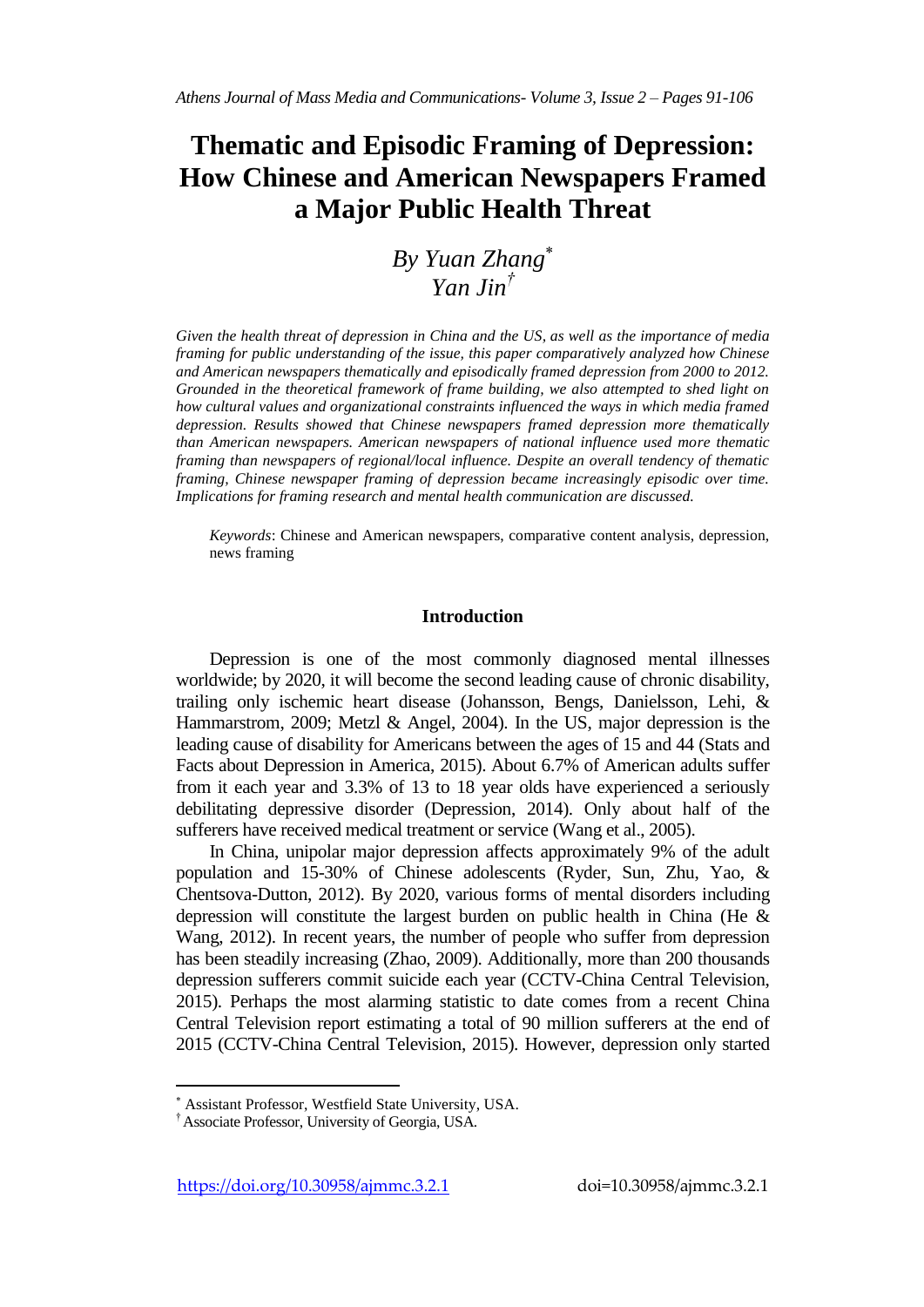to be recognized and diagnosed in Chinese hospitals in recent decades (Mao, Tang, & Cai, 2003). As late as 1996, 95% of the sufferers did not receive any diagnosis or treatment (Murray & Lopez, 1996). Longitudinal data show that a lack of knowledge among sufferers, caregivers, and even medical professionals led to the alarmingly low diagnosis rate of 10% and treatment rate of 1% (Tan, 2004). To this day, significant cultural (Ryder et al., 2012) and historical (Kleinman, 1986, 1995) barriers remain for the recognition, prevention and treatment of depression within the Chinese population.

The news media can not only bring depression into public discourse, but also define and frame the issue in ways that may help alleviate stigmas, increase public understanding and enhance mental health literacy. In particular, framing issues thematically (i.e., highlighting systemic and societal aspects of issues) or episodically (i.e., emphasizing isolated and personal aspects of issues) can have direct effects on public attitudes and perceptions (Gross, 2008; Iyengar, 1991). Prior research suggests that news media operating in different cultures and media systems may have different framing tendencies (Hook & Pu, 2006). Western news media, for instance, have been found to frequently use episodic framing to cover social problems (Kim, Carvalho, & Davis, 2010). By focusing on isolated events and personal stories, episodic framing can lead the public toward individualized causes and solutions while overlooking societal dimensions and policy-based remedies in addressing social problems (Price, Tewksbury, & Powers, 1997; Shah, Kwak, Schmierbach, & Zubric, 2004). In the case of mental health issues, individualized responsibility attribution can also reinforce existing negative public perceptions and stigmatization (Schnittker, 2008; Walker & Read, 2002). As such, news media's thematic and episodic framing of mental health issues including depression can have important implications for public knowledge, perception, responsibility attribution and public opinion support for various solution alternatives of the issues on hand.

The ways in which news media frame issues may be a function of various macro- and micro-level frame building factors, in particular cultural values and organizational constraints (Kim et al., 2010; Scheufele, 1999). Prior research examining media coverage of mental health issues has dealt extensively with its stigmatizing representation and effects (for a review, see Stout, Villegas, & Jennings, 2004). Few have carried out a systematic and comparative investigation of how news media in different cultures and media systems frame mental health issues in thematic and episodic approaches. American and Chinese news media operate within drastically different media systems and two distinct cultures that come from the opposite ends of the individualism-collectivism cultural spectrum. They provide an ideal case for exploring the potential impact of cultural and organizational factors on the frame building of depression-related communication. This study therefore compares depression coverage in Chinese and American print news media by content-analyzing how newspapers in the two countries framed depression thematically and episodically in the most recent past decade.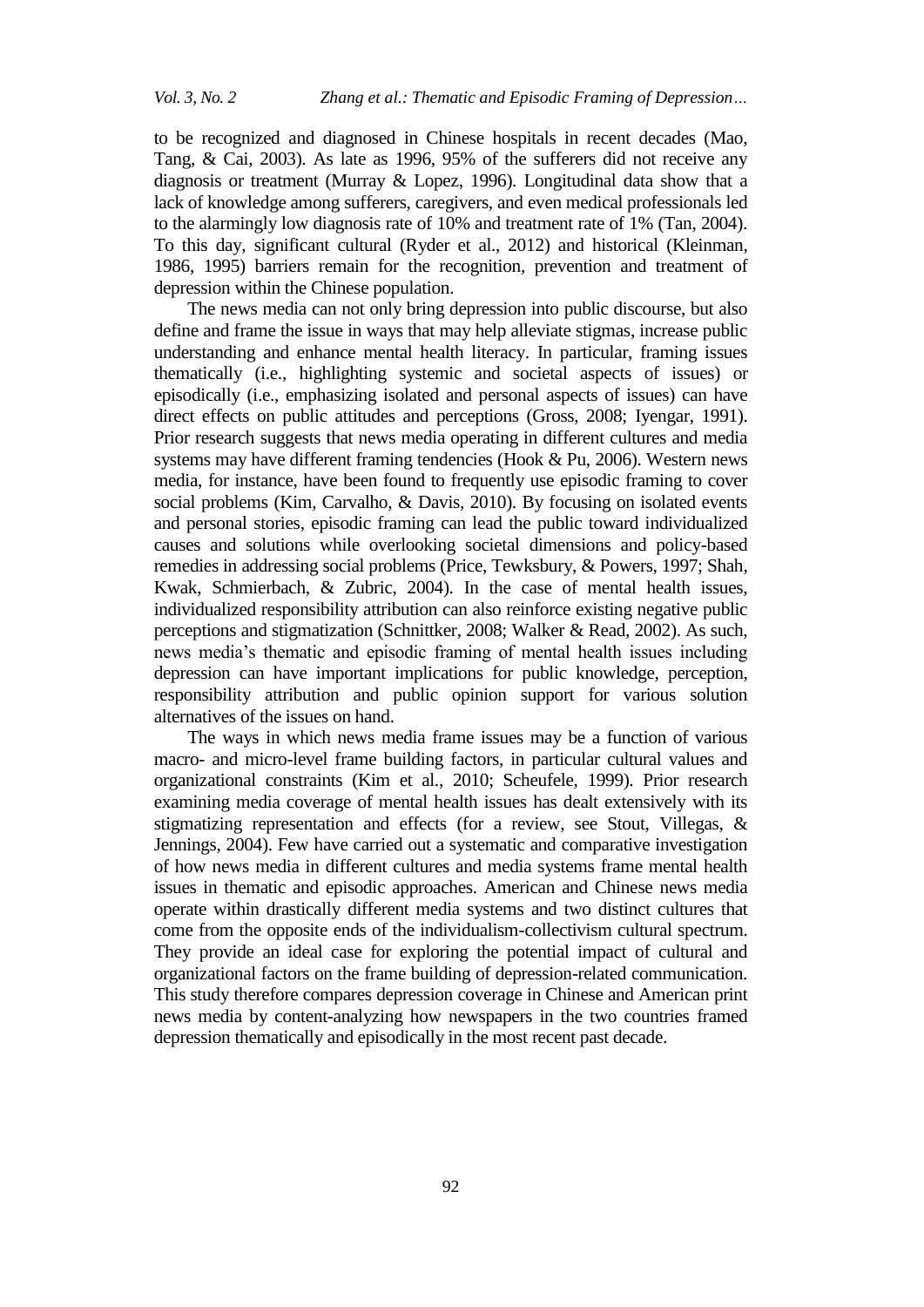#### **Literature Review**

#### **News Framing and its Public Opinion Implications**

When covering complex issues, journalists tend to rely on news frames to help present large amounts of information in easy-to-understand interpretative packages (Kim & Willis, 2007). In doing so, they inevitably highlight certain aspects of an issue and make them more salient than others (Entman, 2004). A frequently seen news framing tendency involves thematic vs. episodic approaches (Gross, 2008).

Thematic framing refers to the portrayal and presentation of issues through information about their systemic causes, trends and consequences (Iyengar, 1991). In covering public health problems, thematic framing often includes expert analyses of contextual conditions, systematic evidence of widespread outcomes, statistical trends of morbidity and mortality, reports on research in disease prevention, intervention and treatment, discussion of risk factors and their social indicators, and presentation of community-level and policy-based remedies (Kim & Willis, 2007; Lawrence, 2004). Research has shown that thematic framing can influence people's thoughts and feelings about social problems (Iyengar, 1991; Price et al., 1997; Shah et al., 2004). Health advocates believe that by providing adequate background information, contextual conditions and widespread consequences, thematic framing has the potential to improve public understanding of systemic (vs. isolated) risk factors, encourage public support for collective (vs. individual-level) solutions, as well as alleviate stigmas that are usually caused by and associated with blaming and demonizing individual sufferers.

However, existing research suggests that episodic framing may be more prevalent in news coverage of various social issues including foreign relations, poverty and abuse (Hook & Pu, 2006; Kim et al., 2010; Kunkel, Smith, Suding, & Biley, 2006; Mastin, Choi, Barboza, & Post, 2007). Episodic framing refers to the portrayal and presentation of issues through either a specific event that serves as a representative anecdote of the broader issue or the life story of a person who could put a face on the issue (Iyengar, 1991). While episodic framing may achieve some exemplification effects in reaching news audiences (Zillmann, 2002), it may also have unintended consequences that potentially hinder issue understanding and responsibility attributions (Major, 2009). In particular, an overemphasis on anecdotal events and personal stories may condition the public to "describe chronic problems such as poverty and crime not in terms of deep-seated social or economic conditions, but as mere idiosyncratic outcomes," causing news audiences to hold individuals responsible for causing and fixing social problems (Iyengar, 1991, p. 136). Putting individuals at the center of discourse and focusing on deficiencies in and modifications of individual-level risk behaviors and lifestyles that are dissociated from larger social context, episodic framing can divert public attention away from systemic flaws in political, social, and economic environments, and downplay the importance of society-level remedies such as policy changes, regulatory efforts, and correction of social inequalities and injustices (Kim et al., 2010).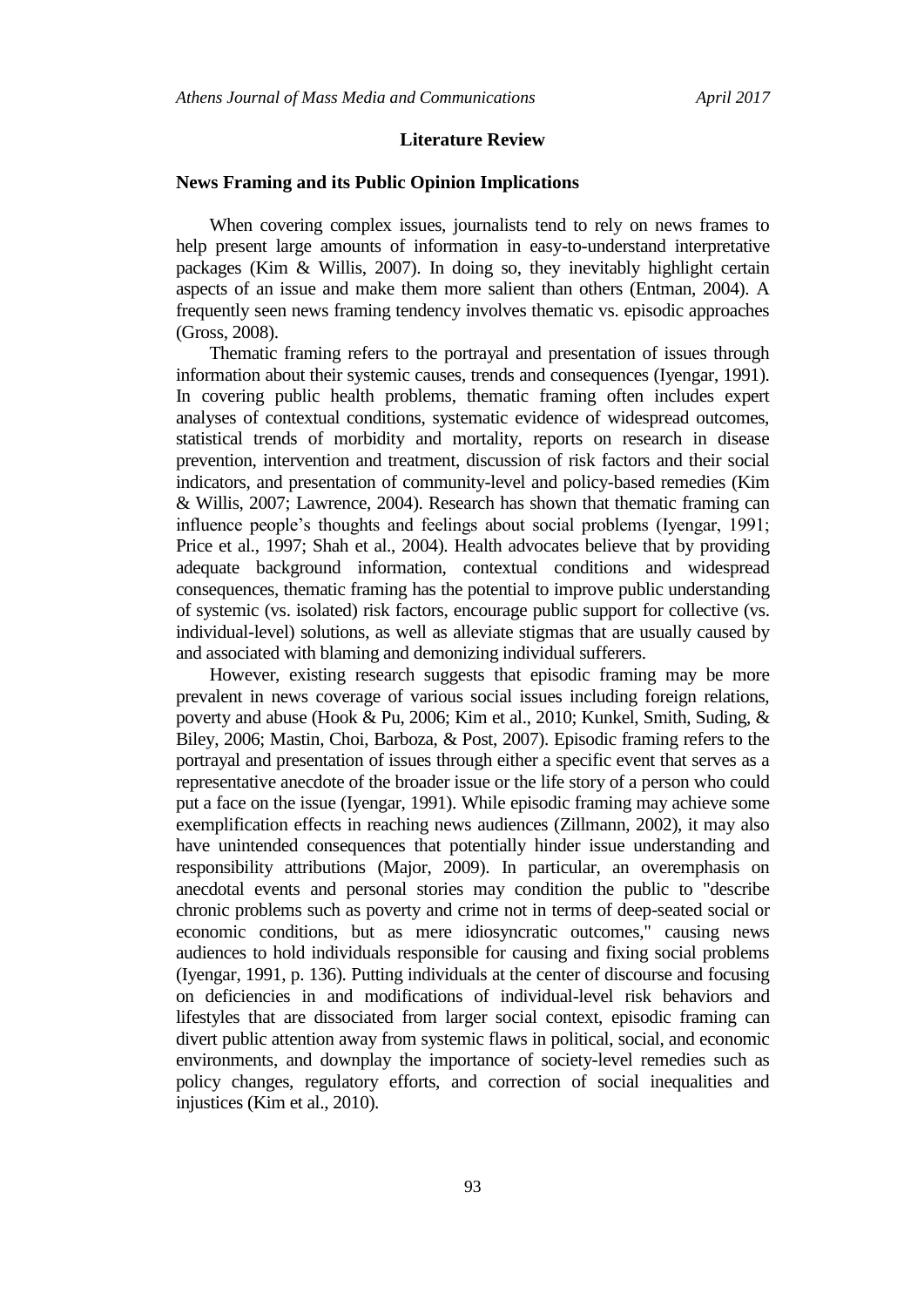In short, the ways in which the media frame issues thematically and/or episodically can have a significant impact on how the general public understands the issue and anticipates solutions. Before analyzing how news media in different cultures and media systems frame depression, it is necessary to examine some key factors that potentially influence news framing.

### **Cultural and Organizational Influences on News Framing**

Scholars have attempted to understand why the media frame issues in certain ways (Scheufele, 1999). Several frame-building factors have been identified, among which social norms/cultural values and organizational pressures/constraints may be particularly useful in understanding why news media from different cultures and/or media systems frame issues in different ways.

Cultural values influence the way people communicate (Triandis, 1995), which in turn may affect how the media frame issues. Collectivistic cultures embrace "contradictions among objects in a yin-yang field of constant change," thus communication tends to focus less on specifics and more on contexts (Gries & Peng, 2002, p. 175). As a result, thematic news framing in which an issue is placed in a larger social context may be preferred (Hook & Pu, 2006). In contrast, Western cultural reasoning is driven by formal logic, and communication in individualistic societies tends to focus on specific objects and categories (Gries & Peng, 2002). Consequently, Western media may prefer episodic framing in which issues are presented as specific events or individual cases (Kim et al., 2010).

Organizational characteristics, such as media political and/or business orientations, and target audience (e.g., a national vs. regional audience), may also influence issue framing (Dorfman, Woodruff, Chavez, & Wallack, 1997; Gans, 1979; Shoemaker & Reese, 1996). For instance, journalists racing against deadlines in commercial media may prefer episodic framing which requires less time investment in background research and data collection than thematic framing (Iyengar, 1991). Moreover, episodic framing in forms of event coverage and narrative storytelling not only simplifies the storyline, but also attaches a human face to the issue. By personifying and exemplifying issue significance, episodic framing helps to attract news audience and serves the commercial interests of privately owned media organizations (Kim, Carvalho, Davis, & Mullins, 2011; Zillmann, 2002).

#### **Thematic and Episodic Framing of Health Issues**

As some of the most pressing social problems in modern societies, public health issues such as obesity and mental health have received much media attention (Conrad, 2001; Kim & Willis, 2007; Stout et al., 2004). While existing research has yet to examine media framing of depression in different cultures and the influence of key frame building factors, scholars have indeed looked into thematic and episodic framing of various other public health issues, especially in the context of US news media (both newspapers and television). Focusing on the television medium, Dorfman et al. (1997) examined how local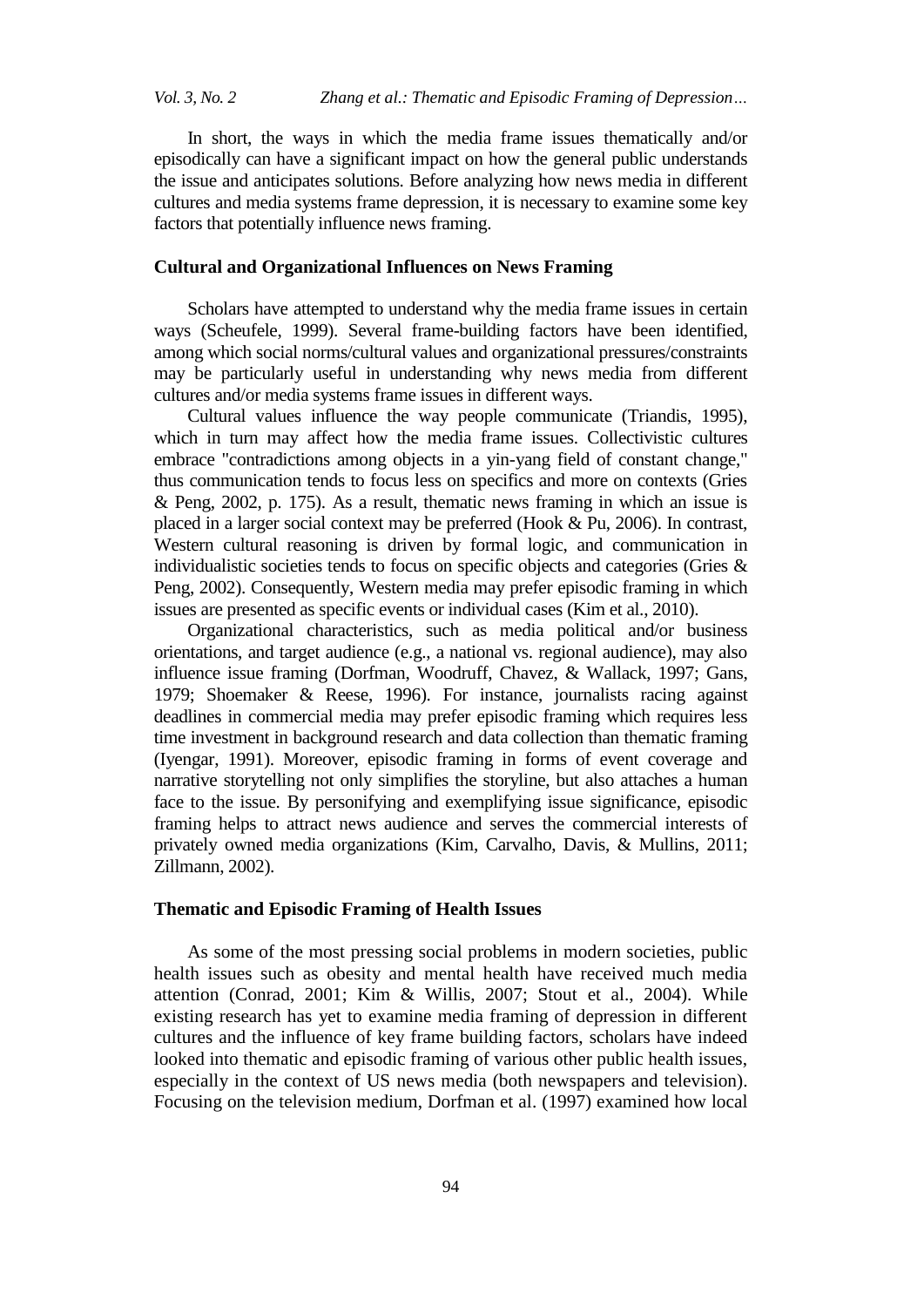TV news in California framed the issue of youth violence, and found that thematic framing with references to broader social factors was used less frequently than episodic framing. Similarly, a qualitative analysis of 28 TV news stories about postpartum disorders aired from 2000 to 2007 revealed that TV news was engaged in a process of individualizing and decontextualizing a social problem through the use of journalistic routines such as telling personalized anecdotal stories (Dubriwny, 2010). On the other hand, breast cancer coverage aired in the three major broadcast TV networks from 1974 to 2003 displayed an increasing pattern of thematic framing over time (Cho, 2006). In terms of newspaper framing, an analysis of avian flu coverage in four major US newspapers revealed that the coverage was dominated by episodic framing (Dudo, Dahlstrom, & Brossard, 2007).

Research investigating how Chinese news media thematically and episodically frame health problems is relatively scarce. However, the limited amount of existing research indicates that Chinese health news framing may be more thematic than episodic. When covering the 2003 SARS outbreak, *People's Daily,* China's largest daily newspaper, emphasized "the social dimensions of the disease" (Wang, 2007, p. 29). Meanwhile, HIV/AIDS coverage in the same newspaper from 1986 to 2002 ignored individual cases of sufferers, "making them impalpable in the news discourse" (Dong, Chang, & Chen, 2008, p. 371). Similar conclusions may be drawn from a limited amount of research comparing health coverage in China and the US. When covering SARS, the Associated Press (AP) used more human interest frames to tell personal stories than China's Xinhua News Agency (Beaudoin, 2007). Similarly, AP featured more personal story frames than Xinhua did when covering breast cancer in China (Liu, Ley, & Brewer, 2011). Taken together, these studies suggest that episodic framing as a journalistic storytelling device routinely used in Western news media may be less prevalent in Chinese media.

The preceding brief review revealed several areas that need more research attention. First, there is a clear lack of research on media framing of depression, despite the fact that it is rapidly becoming one of the most severe public health threats worldwide as well as in China and the US. Existing research in mental health coverage mostly focused on how the media present a stigmatizing portrayal of mental disorder sufferers as violent, dangerous and unpredictable (Stout et al., 2004). However, little research has examined how the media frame the issue of depression thematically and episodically. Given the potential public opinion and health policy implications of thematic and episodic news framing, this study offers a comparative content analysis focusing on how Chinese and US newspapers framed this critical public health issue in the most recent past decade.

Second, while framing research has extensively examined *what* frames the media tend to use and *what effects* they have on audience responses, the question of frame building, or *what factors* influence news framing, remains underinvestigated (Kim et al., 2010). This study explores how two key macro-level frame building factors, cultural values and organizational constraints, potentially influence news framing of depression. Chinese and US news media, coming from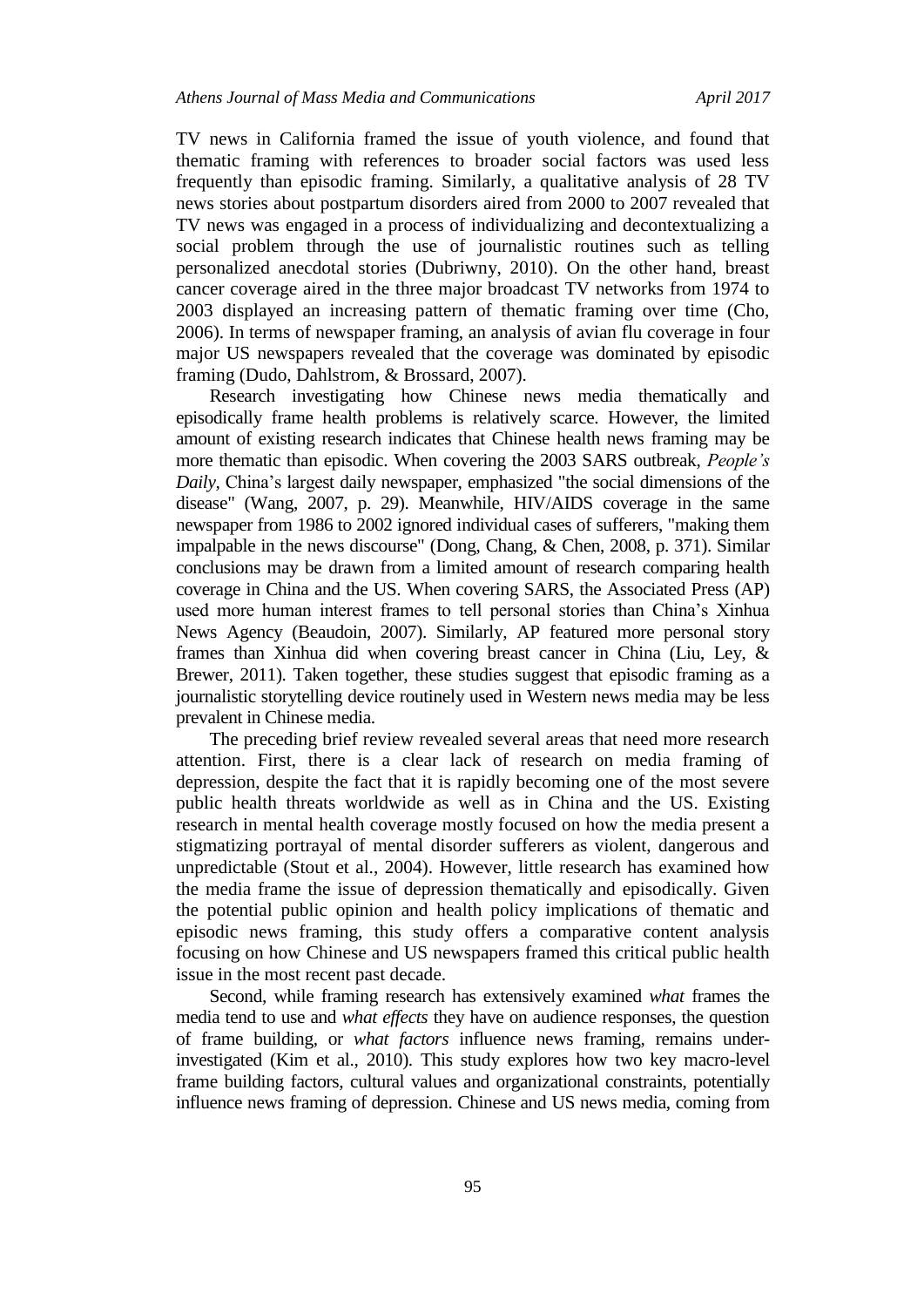the opposite ends of the individualism-collectivism cultural spectrum and operating within drastically different media systems, provide a meaningful empirical case for addressing this theoretical question in news framing.

## **Hypotheses and Research Questions**

As reviewed above, the cross-cultural theory of individualism-collectivism and the media frame building theory indicate that cultural values may be an important frame building factor shaping the thematic and episodic framing of news coverage in different cultures. Empirical evidence also suggests that US news media may be more likely to frame issues episodically whereas Chinese news media may lean toward thematic framing. Therefore, comparatively speaking:

**H1**: Chinese newspapers will frame depression more thematically than US newspapers.

Media frame building theory also suggests the influence of organizational characteristics on news framing. Due to a lack of empirical research examining the impact of this frame building factor on depression framing in national and local newspapers, this study queries:

- **RQ1a**: Were there any differences between Chinese national and local newspapers in the use of thematic and episodic framing when covering depression?
- **RQ1b**: Were there any differences between US national and local newspapers in the use of thematic and episodic framing when covering depression?

Additionally, we attempted to detect longitudinal changes in news framing of depression:

- **RQ2a**: How did US newspaper framing of depression change from 2000 to 2012?
- **RQ2b**: How did Chinese newspaper framing of depression change from 2000 to 2012?

#### **Method**

## **Sample**

This study used newspapers as the sampling universe, as they continue to be some of the main venues for disseminating health information and setting media agenda in both China and the US (Luther & Zhou, 2005; Peng & Tang, 2010). To obtain the Chinese data, the China Core Newspaper Full-text Database was used. This database archives, on a daily basis, full-text news items from 1,000 newspapers published in mainland China since 2000. Using the keywords of 抑郁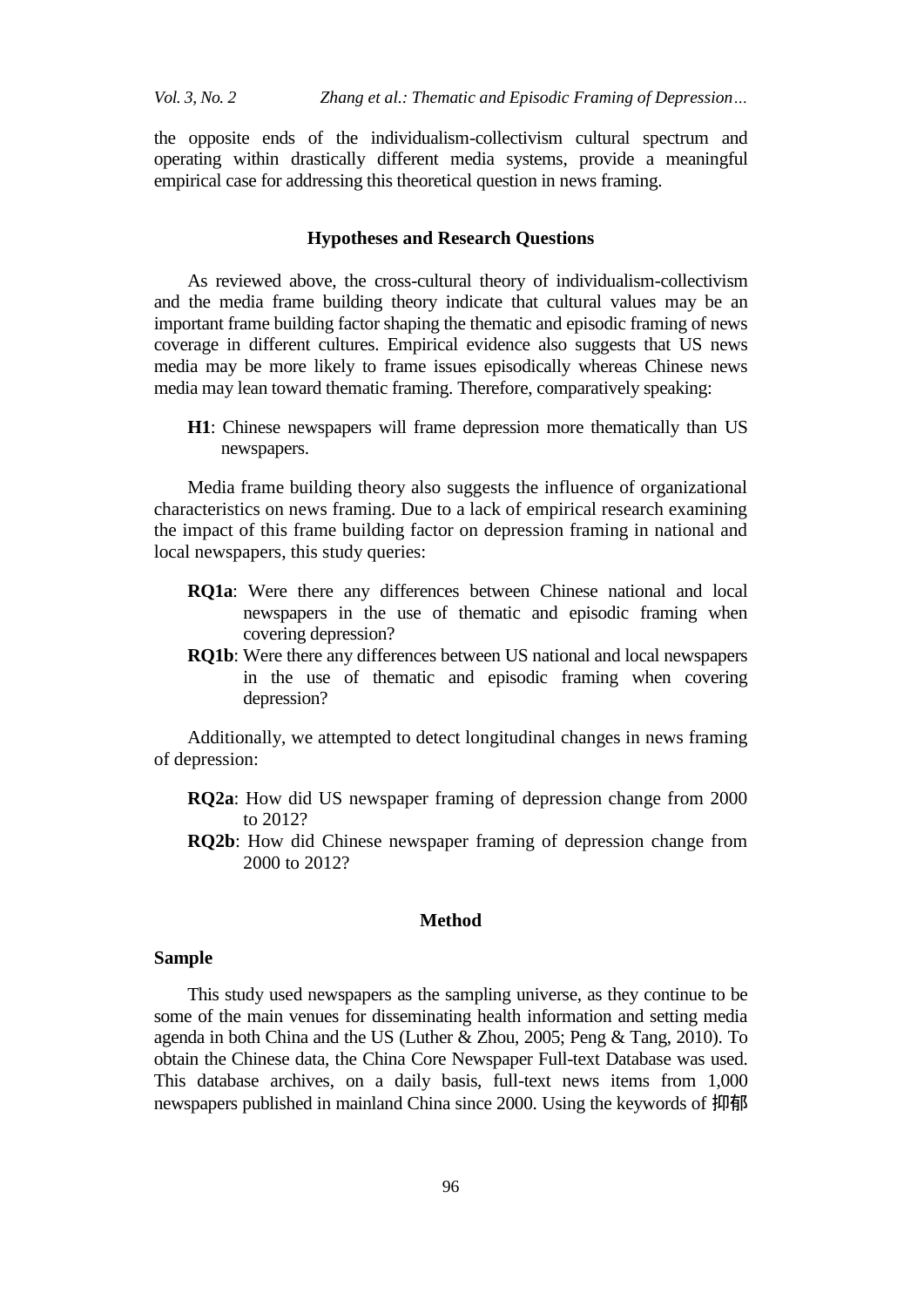(depressed) and 抑郁症 (depression)<sup>1</sup>, the most commonly used terms in both medical and non-medical Chinese literature on depression (Guo & Guo, 2005; Tian & Chen, 2014), we retrieved 1,507 news items published from 2000 to  $2012^2$ in a wide variety of newspapers, including national and local newspapers, statecontrolled Party newspapers and market-oriented City newspapers, and general and special interest newspapers. Using a filtering procedure (for details of the procedure, see description of sampling for the US data), we removed 431 redundant and/or irrelevant items. Systematic sampling by drawing every second item from the remaining 1,036 items resulted in a sample size of 538. During pretesting, nine additional items that fell into any one of the filtering categories were further removed, bringing the sample size down to 527. Among them, 404 were from national newspapers (e.g., *People's Daily*) and 123 from local newspapers (e.g., *Beijing Daily*). To achieve comparable sample sizes for the national and local newspaper data, systematic sampling was conducted by drawing every fourth item from the 404 national newspaper articles. The final Chinese sample consisted of 224 news items, including 101 from national newspapers and 123 from local newspapers.

To obtain the US data, two newspapers with national influence, readership and distribution mechanisms were selected: *New York Times* and *USA Today.* To select newspapers with local influence, readership and distribution, the Census Bureau's classification of US regions was used: the Northeast, the South, the Midwest, and the West (Census Regions and Divisions of the United States, 2012). From each region, one newspaper was selected based on its circulation size, local presence (measured by number of local offices and staffers), and availability in the *LexisNexis* database: *Philadelphia Inquirer* (Northeast), *Houston Chronicle*  (South), *Star Tribune* (Midwest), and *Denver Post* (West). In order to match the sampling timeframe of the Chinese data, the US data sampling timeframe was also set for 2000-2012.

Searches in the *LexisNexis* database were conducted using the keywords of "depression," "depressed, or "bipolar disorders" appearing in news headlines or index terms*.* After sorting through the full text of each news item, those that fell into the following categories were excluded: 1) items unrelated (e.g., stories about the Great Depression or tropical depression) or marginally related to depression (e.g., stories that mentioned depression in passing but did not treat the topic in a substantive way); 2) duplicate items (e.g., the same story published in a different edition of the same newspaper); 3) web items which were mere rewrites of their print versions; 4) stories carried verbatim from wire services and/or other media organizations/outlets; and 5) non-news items (e.g., letters to the editor, wedding/engagement announcements, obituaries, weather, sports, traffic, calendar, etc.). Systematic sampling of the remaining items resulted in a final sample of 228 newspaper articles for the US data.

 $\overline{\phantom{a}}$ 

 $1$  The keyword of 躁郁症 (bipolar disorders) was initially used in the search. However none of the yielded items included this term. We then removed it from the list of search terms.

 $2$  The year 2000-2012 was chosen for the Chinese sample since considerable amount of depression coverage only started to emerge around early 2000. The same sampling time frame was used for the American data to ensure comparability.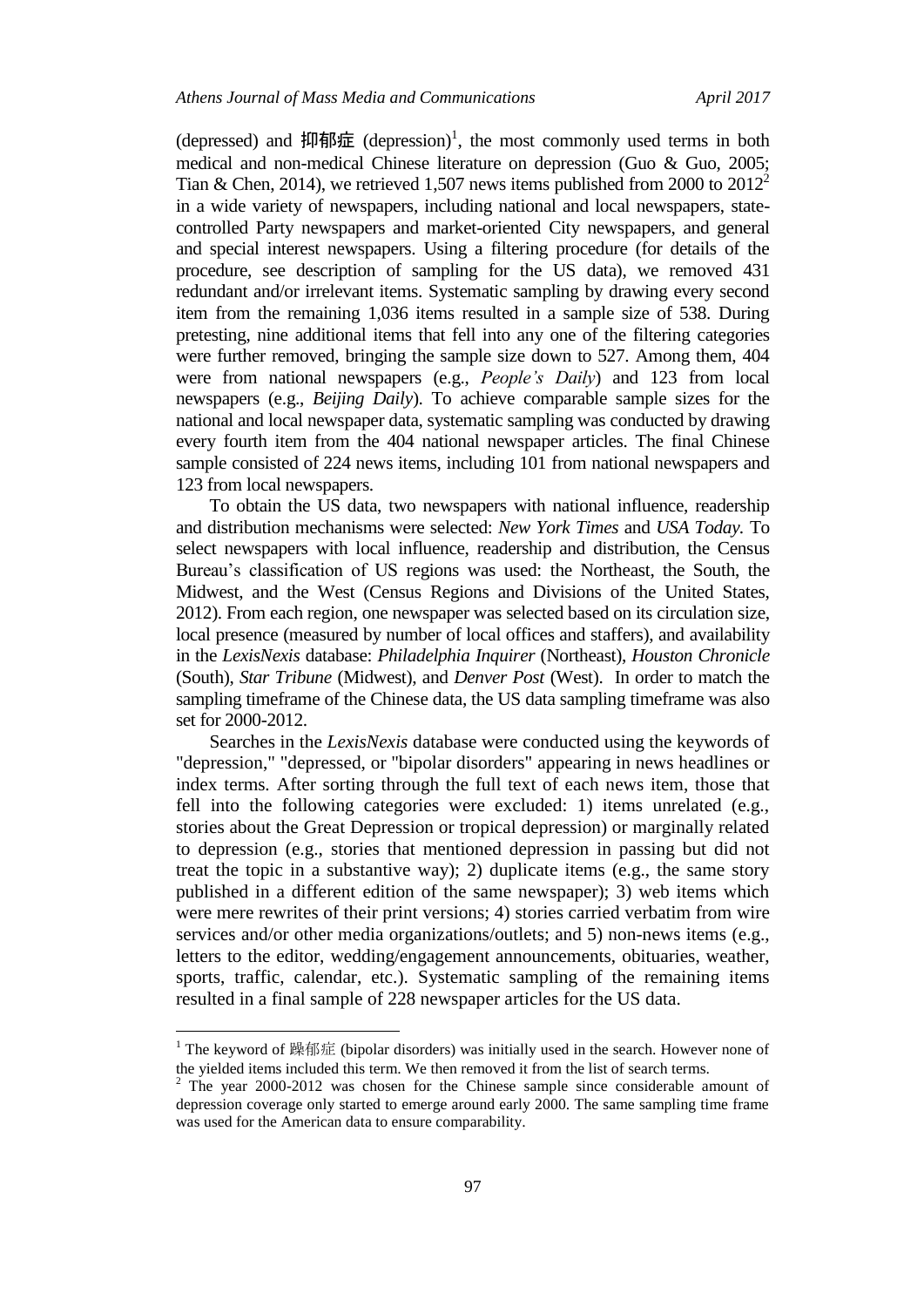#### **Measures and Reliability**

Measurement of news framing was developed based on: 1) a review of theoretical and empirical work and adaptation of existing measures (e.g., Iyengar, 1991); and 2) an inductive examination of the depression coverage in the sample. *Thematic framing* refers to framing that places an issue in a larger and more abstract social context. The primary focus is on providing contextual and bigpicture information. This framing approach may use historical data, statistics, and expert interviews. The overall appeal is on providing objective information. The communication purpose is to encourage audience cognitive information processing. *Episodic framing* involves storytelling in which an issue is presented in a specific event or case. The primary focus is on telling personal stories, describing anecdotal events, and/or presenting individual cases. This framing approach may use typical storytelling techniques such as characters, plots, and the development and resolution of conflicts. The overall appeal is on human interest. The communication purpose is to generate audience affective responses.

News framing was measured on a 1-to-5 ordinal scale (1=episodic framing only, 2=a combination of episodic and thematic with an emphasis on episodic framing, 3=equal emphasis on episodic and thematic framing, 4=a combination of episodic and thematic with an emphasis on thematic framing, 5=thematic framing only). The relative weight of episodic vs. thematic framing, when both were identified in a news item, was determined based on the length (space/time) of the use of each framing as well as the gestalt (overall) impression that the news item left on the reader/viewer. For the US data, a pretest in which two coders both coded a randomly selected 10% of the sample yielded a Cohen's *kappa* of 0.793  $(p<0.001)$ . For the Chinese data, a pretest in which two coders both coded a randomly selected 10% of the sample yielded a Cohen's *kappa* of 0.848 (*p*<0.001). After establishing beyond-chance inter-coder reliability, coders independently coded the data by examining the full texts of all news articles.

#### **Results**

Table 1 provides the mean framing scores of Chinese and US newspapers' depression coverage. Between-culture comparison using the independent-samples t-test procedure showed that Chinese newspaper framing was more thematic (*M*=4.29, *SD*=1.05) than US newspaper framing (*M*=3.89, *SD*=1.5), *t*(450)=3.312, *p*<0.01, supporting H1.

RQ1a and RQ1b explore differences in the extent of episodic and thematic framing between national and local newspapers in China and the US. No significant difference was found in the Chinese sample. On the other hand, US national newspapers (*M*=4.41, *SD*=1.08) put more emphases on thematic framing than local newspapers (*M*=3.65, *SD*=1.59). An independent-samples t-test showed that this difference was statistically significant,  $t(226)=4.192$ ,  $p<0.001$  (Table 1).

RQ2a and RQ2b examine changes over time in Chinese and US newspaper framing of depression. A nonparametric correlation analysis looking into the relationship between year of publication and news framing showed that from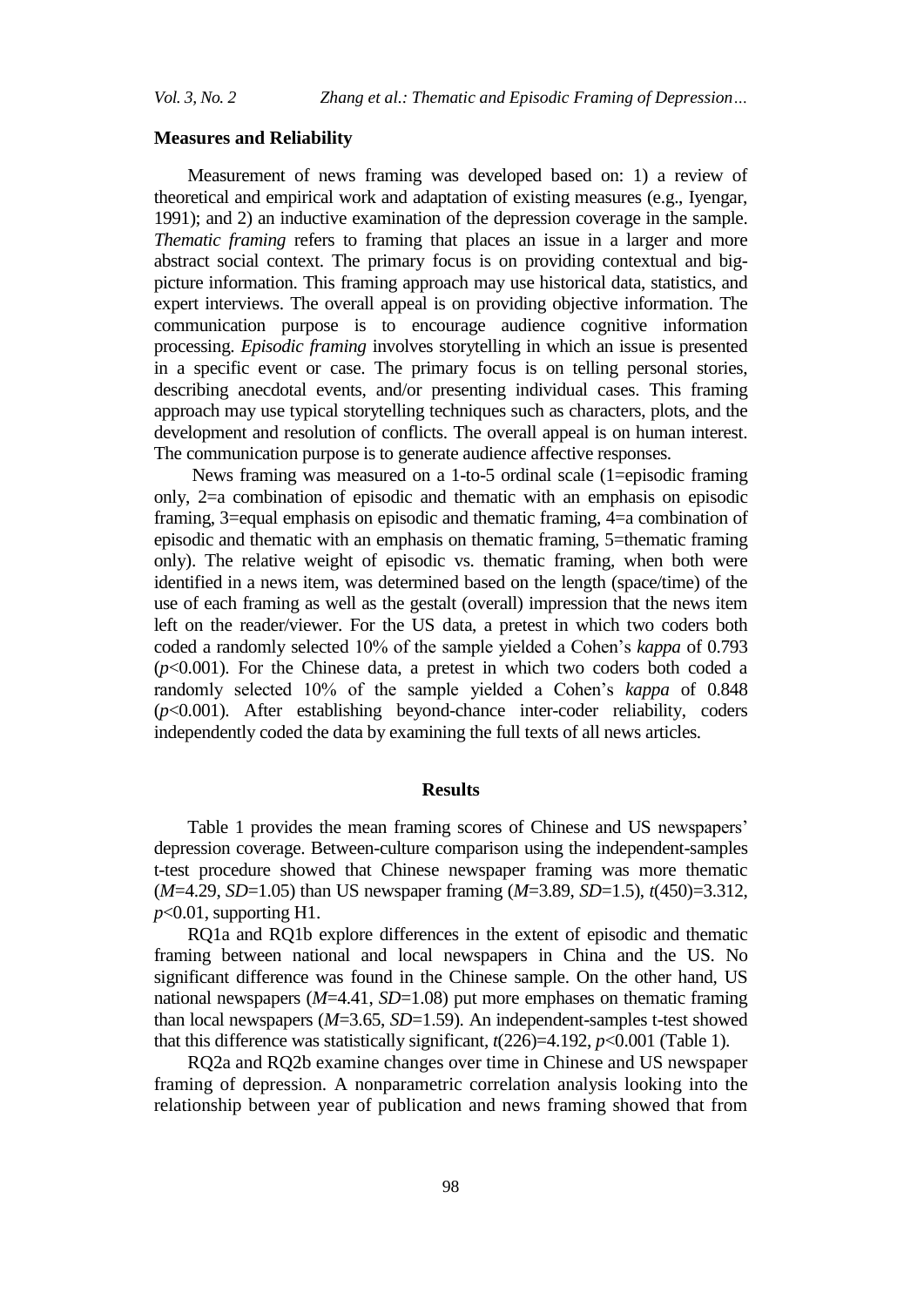2000 to 2012, Chinese newspaper framing of depression has become less thematic and more episodic (*rho*=-0.238, *p*<0.001). US newspaper framing of depression did not show any discernible change over time.

| <b>Newspaper Reach</b> |                        |                     |         |
|------------------------|------------------------|---------------------|---------|
| Country                | <b>National Papers</b> | <b>Local Papers</b> | Overall |
| China                  |                        |                     |         |
| <b>United States</b>   |                        | 3.65                | 3.89    |

*Table 1*. Depression Framing by Chinese and US Newspapers, 2000-2012

*Note*: Entries are average framing scores based on a scale of 1-5. 1=episodic framing only, 2=a combination of episodic and thematic with an emphasis on episodic framing, 3=equal emphasis on episodic and thematic framing, 4=a combination of episodic and thematic with an emphasis on thematic framing, 5=thematic framing only.

#### **Discussion**

Depression is rapidly becoming one of the most severe public health threats worldwide, especially in China and the US. This study comparatively analyzed how Chinese and US newspaper coverage framed depression from 2000 to 2012. Results suggest that diverging cultural values (e.g., collectivist vs. individualistic values) and varying organizational characteristics (e.g., nationally vs. regionally oriented newspapers) may have influenced the different ways in which newspapers framed depression thematically and episodically.

### **More Thematic Framing in Chinese than in American Newspapers**

As predicted, Chinese newspaper coverage of depression was more thematic than US newspapers. Compared to Western news media that routinely use episodic framing to tell personal stories, Chinese newspapers focused less on attaching a human face to a larger issue. Rather, they frequently emphasized broad themes and big-picture scenarios such as cultural taboos in discussing depression in the larger society, stigmas existing in the social environment, or the lack of mental healthcare in the public health system. Typical news articles covered general facts and statistics to a greater extent than specific stories from individual sufferers. When personal stories did get media attention, they were more likely to be covered as unnamed patient cases focusing on medical diagnostic and treatment information rather than individualized stories with characters, storylines, and affective appeals.

These findings provide empirical support for the media frame building thesis, suggesting that key macro-level factors such as cultural values and organizational constraints may be at play in the frame building process of depression coverage in China and the US. For example, Chinese journalists are likely influenced by the collectivistic communication style of emphasizing contexts over particulars. Collectivistic cultures also tend to value the collective over the individual, viewing the latter as part of a larger social group and emphasizing group well-being over individual needs and interests (Triandis, 1995). In terms of organizational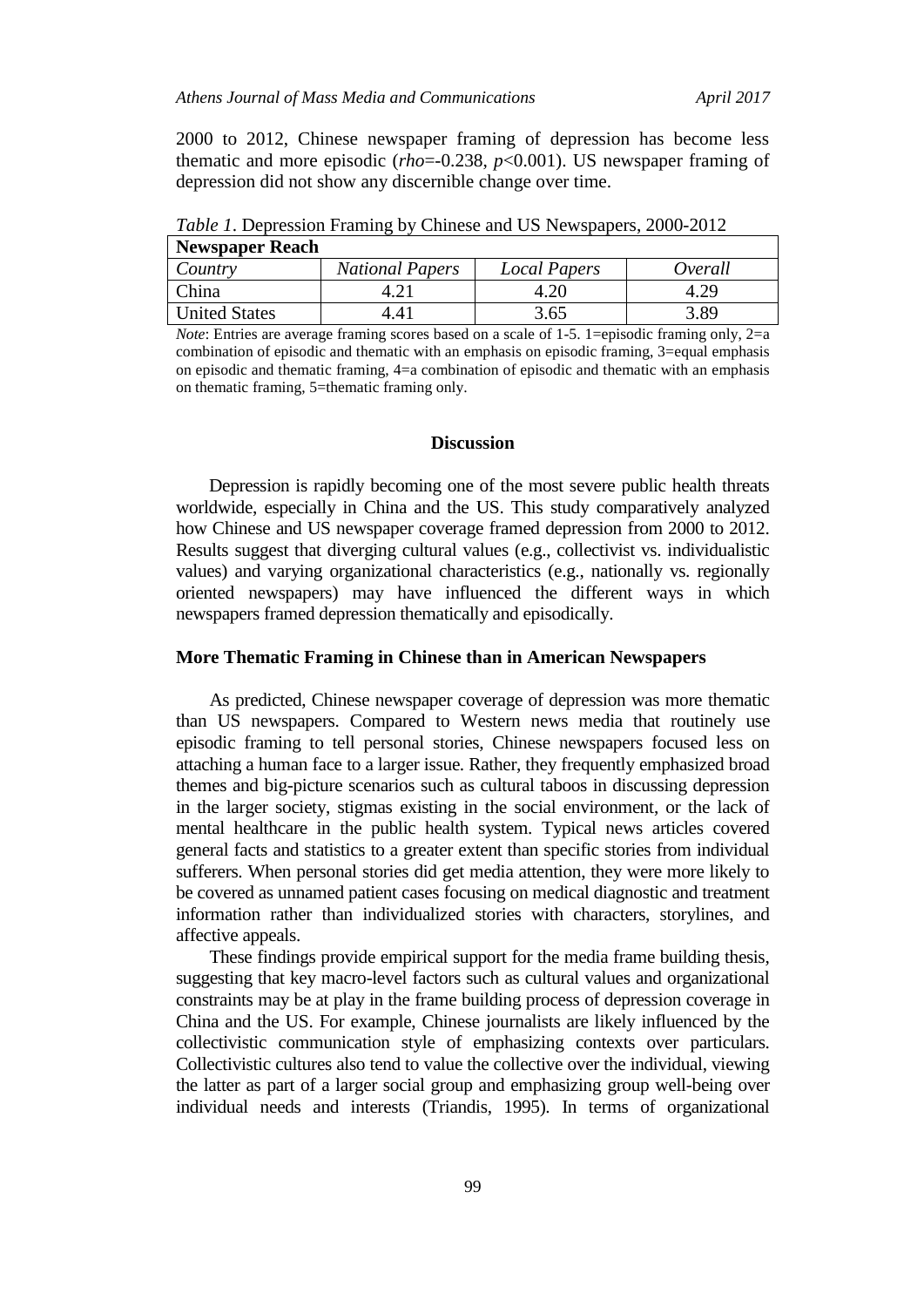influences, the political agenda of the Party-state to highlight positive aspects of an issue and downplay negative personal impact may compel media organizations to adopt the practice of "the invisible victim" (i.e., absence of personal stories) in health news coverage (Dong et al., 2008). As a result, depression coverage seemed to have repeated the pattern of less episodic and more thematic framing found in the coverage of a host of other public health issues identified in existing research.

Conversely, American news media have long been considered as leaning toward episodic framing, arguably due to the deep-seated individualistic cultural propensity to tell personal stories and make individualized responsibility attributions (Hook & Pu, 2006; Kim et al., 2010). Additionally, heavier financial pressures on profit-oriented news organizations to attract a large number of news consumers may explain, from an organizational perspective, why narrative-style episodic framing was used in depression coverage to a greater extent in American than in Chinese newspapers.

These findings have practical implications for combating depression as a public health threat. In the case of Chinese newspapers, the coverage was overwhelmingly thematic (average framing rating was 4.89 on a scale of 1-5, with higher scores indicating higher levels of thematic framing). While this framing approach may help facilitate overall issue understanding and alleviate victimblaming stigmas, the considerable lack of episodic framing in the form of personal storytelling, including the invisibility of individual sufferers in newspaper coverage, however, may inadvertently mitigate the effectiveness of depressionrelated communication, as research suggests that episodic framing can achieve exemplification effects in the processing of mediated information (Zillmann, 2002). Health journalists in China should consider balancing thematic and episodic framing to help the public understand the broader picture as well as the personal impact of depression as a public health issue. This may indeed be the direction that health journalism is already taking in China, as we also found an increase in the use of episodic framing in Chinese newspaper coverage of depression since 2000. This finding and its public opinion implications will be further elaborated on in our discussion of RQ2 results.

Compared with Chinese newspapers, US newspaper framing of depression was more episodic. While this framing approach may achieve some exemplification effects in reaching news audiences, it also has the potential to hinder overall issue understanding, responsibility attribution and stigma alleviation. Research has demonstrated that episodic framing encourages a "morselized" understanding of social issues by describing chronic problems as a series of discrete cases and idiosyncratic instances rather than deep-seated, interconnected and recurring conditions at societal and systemic levels (Iyengar, 1991, p. 136). This flawed understanding may divert public attention from societal responsibilities, undermine public support for government programs and other society-level solutions, and cause the public to blame mental disorder sufferers for their own predicaments. This framing tendency, however, was more pronounced in US local than in national newspapers, which we discuss in the following section.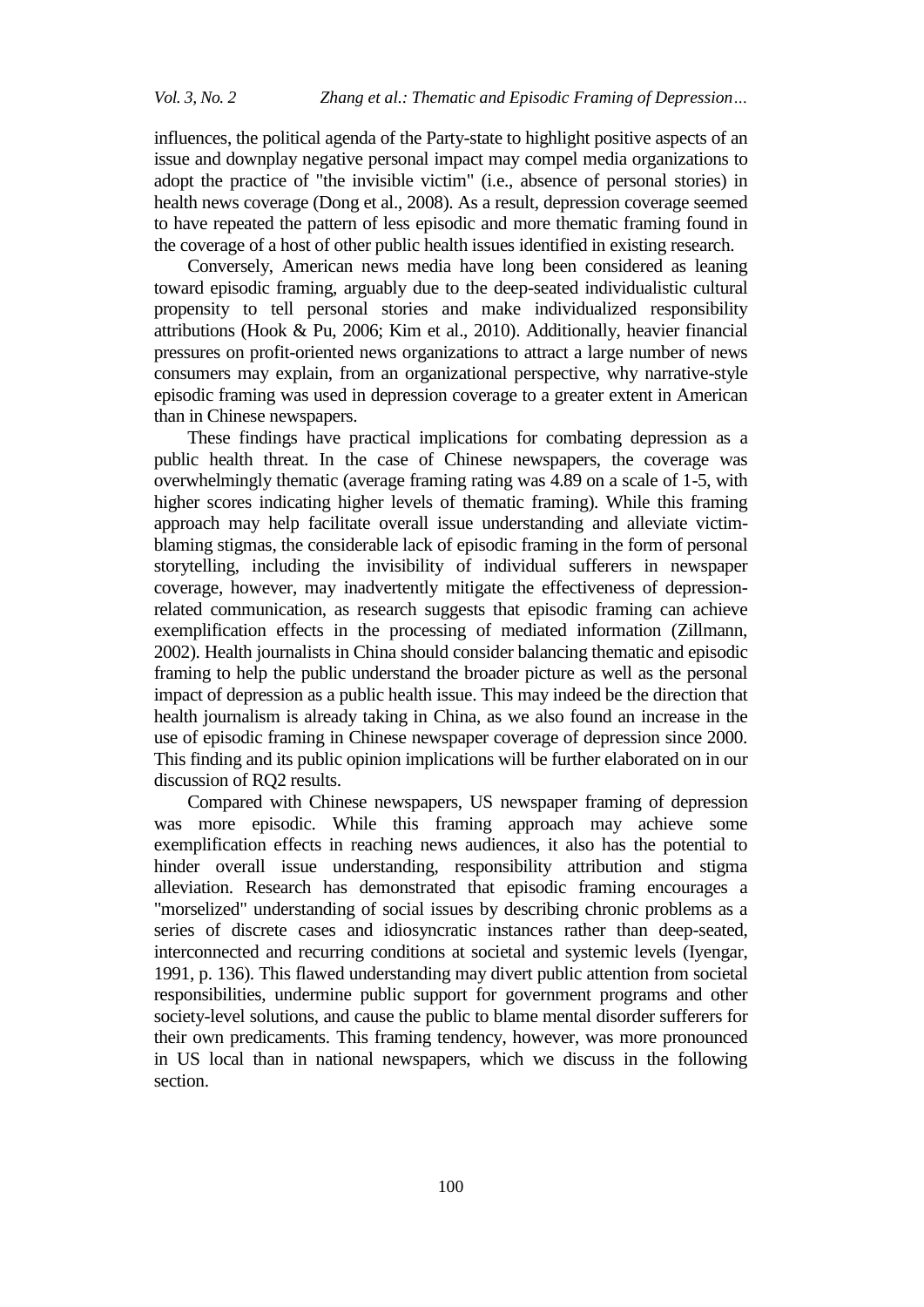#### **More Thematic Framing in US National than Local Newspapers**

When comparing depression coverage in national and local newspapers, results suggest that organizational constraints may be another factor that needs to be considered when examining frame building in the news media. In this study, newspapers of national reach and stature in the US utilized more thematic framing in their depression coverage than local newspapers, possibly due to more resources in conducting research and collecting data as well as more access to national-level news sources. In the newsgathering process, journalists tend to rely on the usual suspects (e.g., experts and officials) rather than average citizens to help make sense of social realities and occurrences (Herman & Chomsky, 2002). A complex health issue such as depression may be particularly prone to be dependent on explanations and interpretations from medical and professional experts. News stories built on materials provided by these sources are more likely to be thematic than episodic. National newspapers' heavier use of thematic framing may be related to their greater access to such sources, an organizational characteristic that sets them apart from local newspapers.

Another journalistic routine involves beat reporting and coverage of media events put forth by government institutions and/or public health advocacy groups, in which reporters again will likely resort to familiar and easy-to-access sources such as officials, experts, and media relations professionals. National newspapers in particular may allocate more coverage to large-scale public health advocacy and campaign efforts as well as government regulations and other policy-based programs, making thematic framing more likely to be used in national than in local newspapers. On the other hand, local newspapers' tendency to use local sources and cover local events, especially those of tragic nature with negative impact on local residents and communities, likely yielded more episodic framing in which personal tragedies and sufferings were highlighted or even dramatized. Considering that local news still tends to be perceived as a more credible source of health information by the general public (Holder & Trenor, 1997), too much emphases on episodic framing is concerning and need to be addressed in future research as well as in health journalism practice and mental health communication in general.

#### **Gradual Increase in Episodic Framing in Chinese Newspapers**

As mentioned earlier, despite an overwhelming tendency of thematic framing in depression coverage, Chinese newspapers displayed a gradual increase in episodic framing from 2000 to 2012. Changes in cultural and organizational orientations may be some of the underlying contributing factors. As societies undergo modernization and industrialization, cultural orientations often shift from traditional collectivism to individualism, and Chinese culture may be no exception (Triandis, 1995). Since the late 1970s, the Chinese society experienced some of the most dramatic transformations in modern history, including those in political governance (more open and liberal albeit remaining the one-Party rule), economic structure (from centrally planned to market-oriented), and social conditions (e.g.,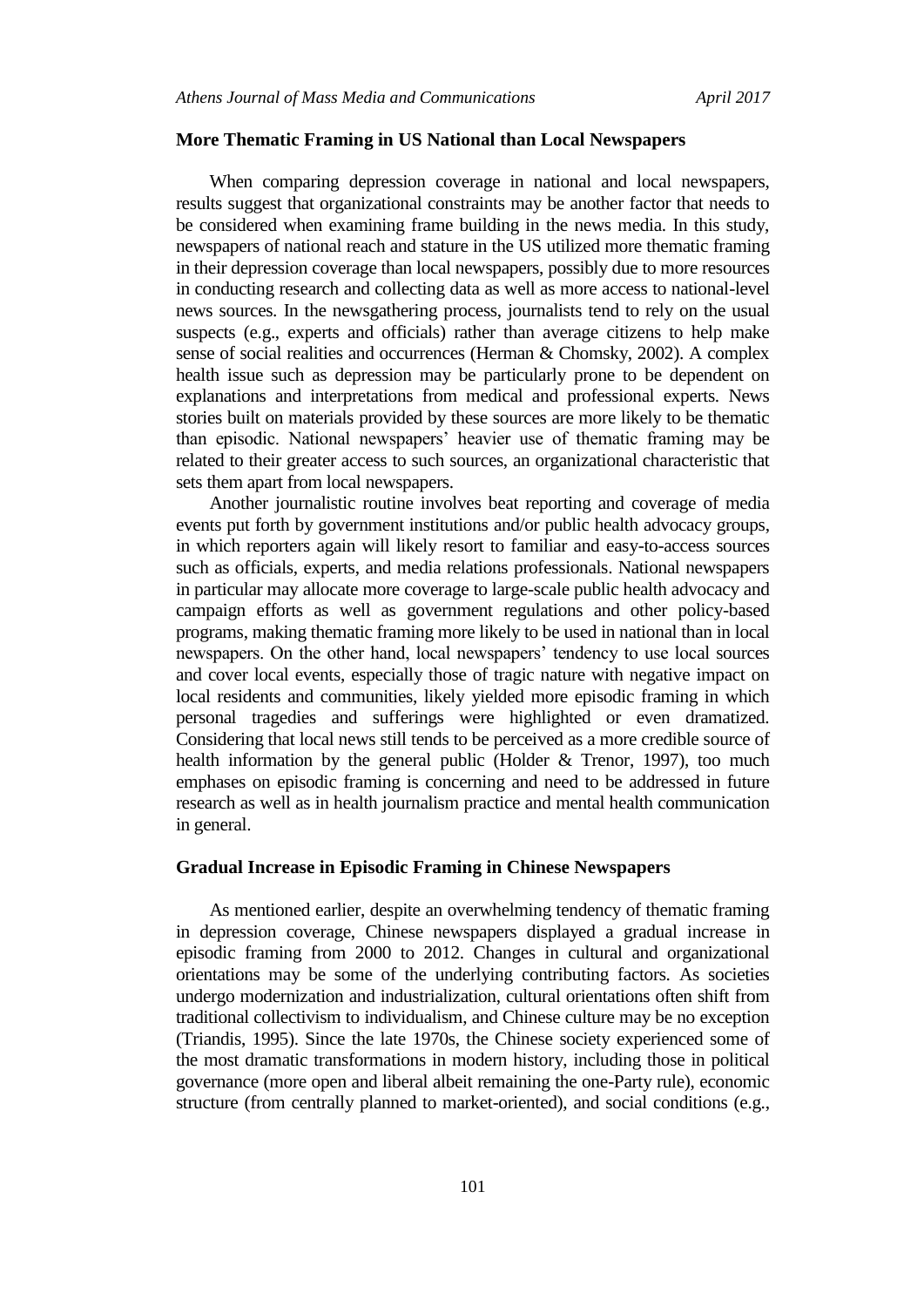urbanization and the emergence of a middle class) (Zhang, 2009). These systemic changes have had a profound impact on the Chinese culture, leading to the socalled "rediscovery of the individual" in which individual interests, plights and pursuits that used to be overlooked or even dismissed have now become increasingly visible in civic life (Li, 2002). These cultural shifts seem to be reflected in the media. For example, China Central Television produced and aired shows with themes such as "telling stories of the ordinary people" and asking citizens "are you happy" on a personal level (Media.people.com.cn, 2012; News.cntv.cn, 2012). Under these circumstances, episodic framing which emphasizes personal storytelling may become more prevalent.

Meanwhile, organizational reconfigurations in the Chinese press during the reform era resulted in changes in editorial orientations, revenue-earning mechanisms, and journalism education, which may all contribute to the rise in episodic news framing. Increasingly cut-throat market competition and mounting commercial pressures on news organizations may lead to more trivialization and dramatization of serious news events and social issues, causing the decrease in thematic framing. Westernization of journalism education, on the other hand, may have produced a new generation of journalists who become exposed and receptive to Western news values and journalistic practices that emphasize human interest storytelling (Luther & Zhou, 2005). On one hand, the emerging trend of episodic framing may enhance journalism's audience appeal and in turn news organizations' competitive edge in the increasingly congested Chinese media market. On the other hand, health journalists covering mental health issues in China may fall prey to the same fallacy made by their Western counterparts in deemphasizing the larger social dimensions and consequences of mental health problems, thereby doing a disservice to public understanding of the critical health issue of depression. As Chinese news organizations continue to find themselves in an ever-evolving cultural, social and media environment, future research should continue to monitor whether and to what extent the shift from thematic to episodic framing sustains over time and across media.

### **Conclusions, Limitations and Future Research**

This study offered a comparative, longitudinal and empirical understanding of how depression, one of the most severe health threats to both the Chinese and the American population, has been thematically and episodically framed by a wide range of newspapers in the two countries from 2000 to 2012. Methodologically, we developed and validated a comprehensive and reliable measurement for the critical concept of thematic and episodic news framing in the context of depression coverage. Theoretically, we explored the under-investigated question of frame building, offering insights into how two macro-level factors, cultural values and organizational constraints, may have played a role in shaping the ways in which newspapers in China and the US framed the public health issue of depression. Our findings provided useful knowledge for health communication professionals and health journalists to better understand the status quo of health journalism practice as well as the trend of mental health information dissemination in both countries.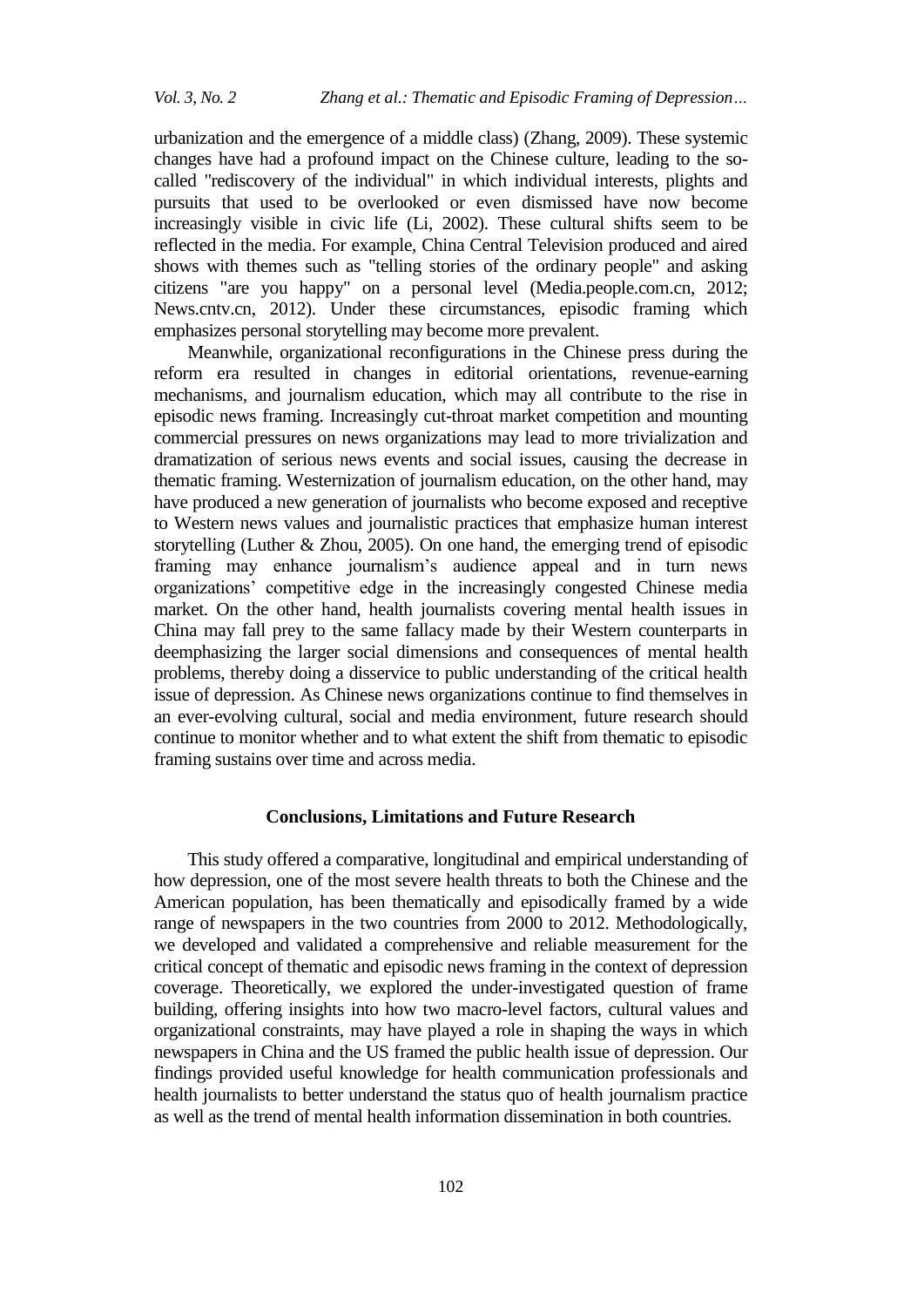We identified several future research directions to address limitations in the current study. First, while our findings suggested the influence of cultural values and organizational constraints as possible frame building factors, due to the limitations inherent in the content analysis methodology, more production- and process-oriented research (e.g., newsroom participant observations, in-depth interviews and surveys of news managers and reporters) needs to be conducted to directly assess the impact of various macro- and micro-level factors on news framing. Second, this study focused on news coverage within a relatively short timeframe (2000-2012) due to limitations in data availability. Future research extending study timeframe to the early 1980s when landmark events in both countries (e.g., the beginning of press reform in China and the start of a biomedical model of understanding for mental disorders in the US following the publication of DSM-III) may yield deeper understanding of how depression framing in the two countries has evolved as a function of changes in the larger socio-cultural environment. Additionally, updated research building on our study monitoring depression framing after 2012 can further advance theoretical understanding of the potential impact of various frame building factors that may have emerged in the fluctuating political, social, and media environment in recent years. Finally, the content, impact and effectiveness of various framing approaches in not only news coverage but also strategic communication such as public health campaigns and public service announcements associated with depression prevention, intervention, and treatment need to be examined via experimental design research.

#### References

- Beaudoin, C. E. (2007). SARS news coverage and its determinants in China and the US. *The International Communications Gazette*, *69*(6), 509-524.
- CCTV-China Central Television (2015, Oct. 10). China helps depression patients by map technology. *CCTV.Com.* Retrieved from goo.gl/d9T8P8.
- Census Regions and Divisions of the United States. (2012, Nov. 23). *Census.gov.*  Retrieved from: goo.gl/i9QmY6.
- Cho, S. (2006). Network news coverage of breast cancer, 1974 to 2003. *Journalism & Mass Communication Quarterly*, *83*(1), 116-130.
- Conrad, P. (2001). Genetic optimism: Framing genes and mental illness in the news. *Culture, Medicine and Psychiatry*, *25*(2), 225-247.
- Depression. (2014, Apr. 26). *Nimh.nih.gov.* Retrieved from http://www.nimh.nih.
- Dong, D., Chang, T., & Chen, D. (2008). Reporting AIDS and the invisible victims in China: Official knowledge as news in the *People's Daily,* 1986-2002. *Journal of Health Communication*, *13*, 357-374.
- Dorfman, L., Woodruff, K., Chavez, V., & Wallack, L. (1997). Youth and violence on local television news in California. *American Journal of Public Health*, *87*(8), 1311-1316.
- Dubriwny, T. N. (2010). Television news coverage of postpartum disorders and the politics of medicalization. *Feminist Media Studies*, *10*(3), 285-303.
- Dudo, A. D., Dahlstrom, M. F., & Brossard, D. (2007). Reporting a potential pandemic. *Science Communication*, *28*(4), 429-454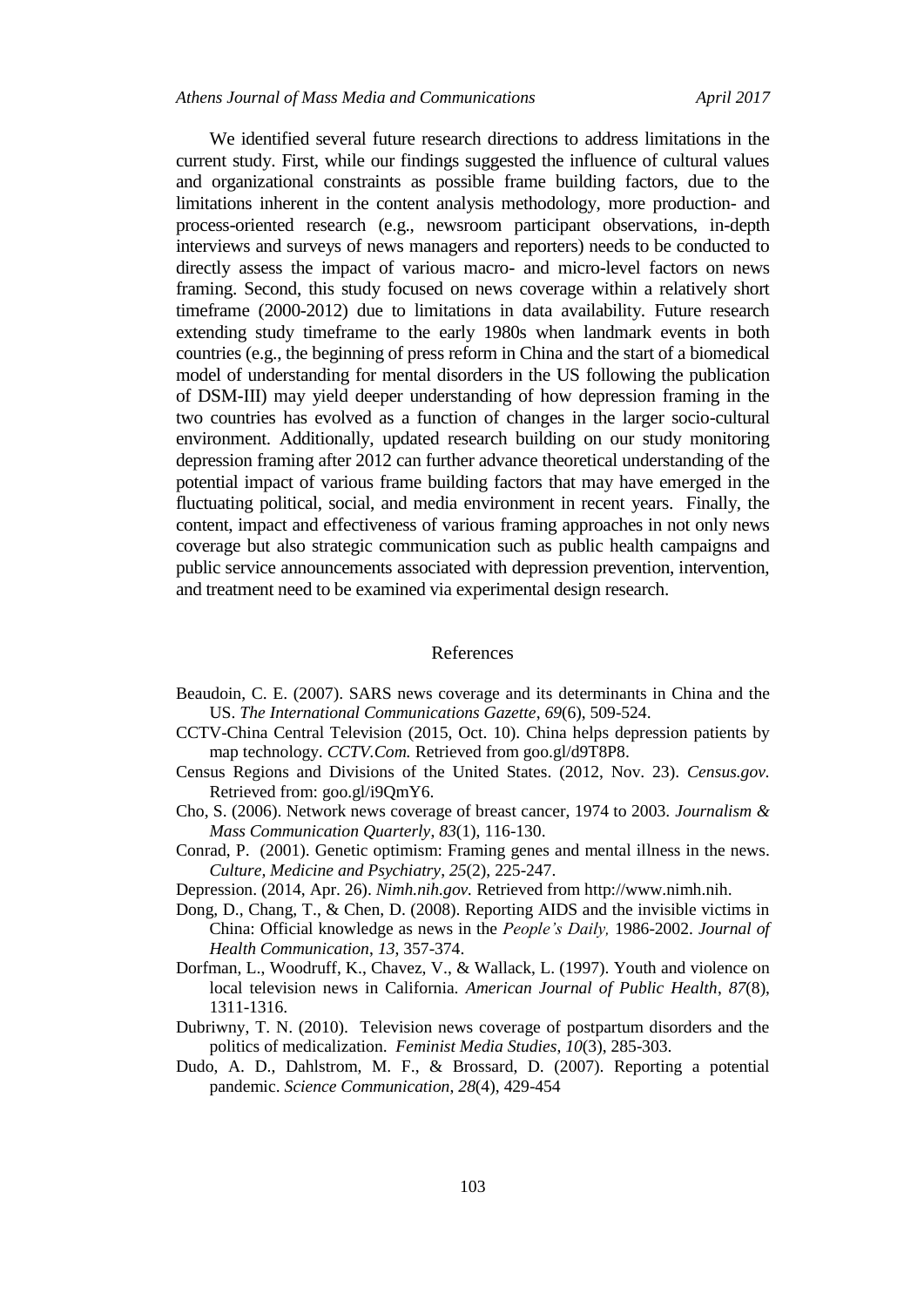- Entman, R. M. (2004). *Projections of power: Framing news, public opinion, and US foreign policy.* Chicago, IL: University of Chicago Press.
- Gans, H. (1979). *Deciding what's news.* New York, NY: Pantheon.
- Gries P. H., & Peng, K. (2002). Cultural clash? Apologies East and West. *Journal of Contemporary China*, *11*(30), 173-178.
- Gross, K. (2008). Framing persuasive appeals: Episodic and thematic framing, emotional response, and policy opinion. *Political Psychology*, *29*(2), 169-192.
- Guo, S., & Guo, K. (2005). Research progress on depression. *China Journal of Clinical Rehabilitation*, *9*(4), 131-133.
- He, L., & Wang, X. (2012). Depression communication in China. *Medicine and Philosophy*, 33(2A), 29-31 (in Chinese).
- Herman, E. S., & Chomsky, N. (2002). *Manufacturing Consent: The Political Economy of the Mass Media.* New York, NY: Pantheon.
- Holder, H., & Trenor, A. (1997). Media advocacy in community prevention: News as a means to advance policy change. *Addiction*, *92*(Suppl. 2), S189-S199.
- Hook, S. W., & Pu, X (2006). Framing Sino-American relations under stress: A reexamination of news coverage of the 2001 spy plane crisis. *Asian Affairs: American Review*, *33*(3), 167-183.
- Iyengar, S. (1991). *Is Anyone Responsible? How Television Frames Political Issue.*  Chicago, IL: University of Chicago Press.
- Johansson, E. E., Bengs, C., Danielsson, U., Lehi, A., & Hammarstrom, A. (2009). Gaps between patients, media and academic medicine in discourses on gender and depression: A metasynthesis. *Qualitative Health Research*, *19*(5), 633-644.
- Kim, S.-H., Carvalho, J. P., & Davis, A. G. (2010). Talking about poverty: News framing of who is responsible for causing and fixing the problem. *Journalism & Mass Communication Quarterly*, *87*(3-4), 563-581.
- Kim, S.-H., Carvalho, J. P., Davis, A. G., & Mullins, A. M. (2011). The view of the border: News framing of the definition, causes, and solutions to illegal immigration. *Mass Communication and Society*, *14*(3), 292-314.
- Kim, S.-H., & Willis, L. A. (2007). Talking about obesity: News framing of who is responsible for causing and fixing the problem. *Journal of Health Communication*, *12*(4), 359-376.
- Kleinman, A. (1986). *Social origins of distress and disease: Depression, neurasthenia, and pain in modern China.* New Haven, London: Yale University Press.
- Kleinman, A. (1995). *Writing at the margin: Disclosure between anthropology and medicine.* Berkeley, CA: University of California Press.
- Kunkel, D., Smith, S., Suding, P., & Biley, E. (2006). Informative or not? Media coverage of child social policy issues. In A. Ben-Arieh & R. M. George (Eds.), *Indicators of Children's Well-being: Understanding Their Role, Usage, and Policy Influence (Social Indicators Research Series Vol. 2)* (173-191). Dordrecht, the Netherlands: Springer.
- Lawrence, R. G. (2004). Framing obesity: The evolution of news discourse on a public health issue. *Harvard International Journal of Press/Politics*, *9*(2), 56-75.
- Li, O., (2002). *Pursuit for Modernity*. Beijing, China: Sanlian Publishing.
- Liu, B., Ley, B. L., & Brewer, P. R. (2011). Breast cancer coverage in China and the United States: A comparative analysis of wire service news stories. *Chinese Journal of Communication*, *4*(June), 182-197.
- Luther, C. A., & Zhou, X. (2005). Within the boundaries of politics: News framing of SARS in China and the United States. *Journalism and Mass Communication Quarterly*, *82*(4), 857-872.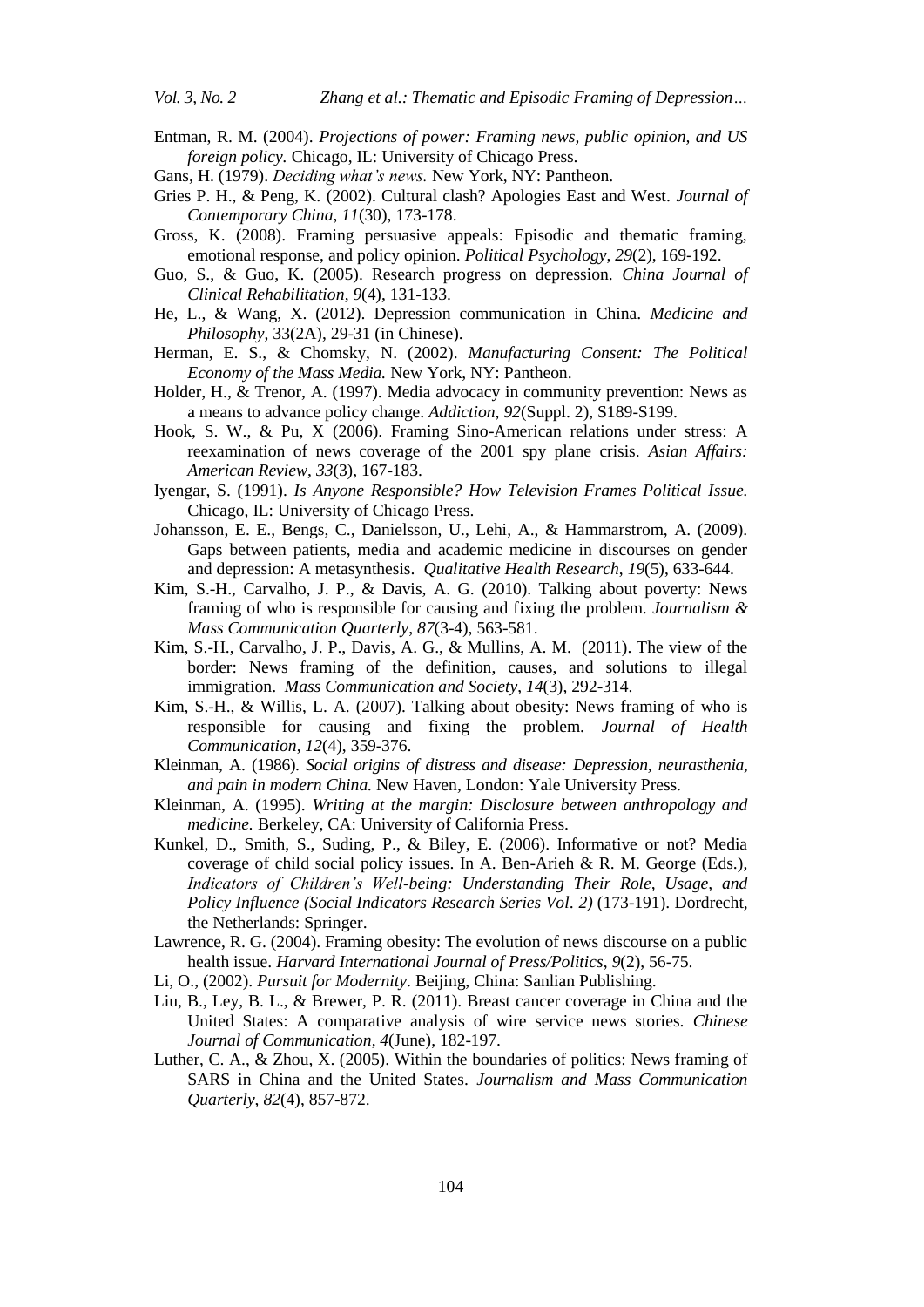- Major, L. H. (2009). Breaking it to me harshly: The effects of intersecting news frames in lung cancer and obesity coverage. *Journal of Health Communication: International Perspectives*, *14*(2), 174-188.
- Mastin, T., Choi, J., Barboza, G. E., & Post, L. (2007). Newspaper framing of elder abuse: It's not a family affair. *Journalism and Mass Communication Quarterly*, *84*(4), 777-794.
- Mao, P., Tang, Y., & Cai, Z. (2003). Choice of care for depression patients and analysis of correlating factors. *Chinese Journal of Mental Health*, *17*, 421-422.

*Media.people.com.cn*. (2012, Oct. 27). Retrieved from goo.gl/49rmno.

- Metzl, J. M., & Angel, J. (2004). Assessing the impact of SSRI antidepressants on popular notions of women's depressive illness. *Social Science and Medicine*, *58*(3), 577-584.
- Murray, C., & Lopez, A. D. (1996). *Global health statistics: A compendium of incidence, prevalence, and mortality estimates for over 200 conditions.* Cambridge, MA: Harvard University Press*.*
- *News.cntv.cn*. (2012, Oct. 27). Retrieved from goo.gl/CbfZ9m.
- Peng, W., & Tang, L. (2010). Health content in Chinese newspapers. *Journal of Health Communication*, *15*, 695-711.
- Price, V., Tewksbury, D., & Powers, E. (1997). Switching trains of thought: The impact of news frames on readers' cognitive responses. *Communication Research*, *24*, 481-506.
- Ryder, A. G., Sun, J., Zhu, X., Yao, S., & Chentsova-Dutton, Y. E. (2012). Depression in China: Integrating developmental psychopathology and cultural-clinical psychology. *Journal of Clinical Child and Adolescent Psychology*, *41*(5), 682-694.
- Scheufele, D. A. (1999). Framing as a theory of media effects. *Journal of Communication*, *49*(1), 103-122.
- Schnittker, J. (2008). An uncertain revolution: Why the rise of a genetic model of mental illness has not increased tolerance. *Social Science & Medicine*, *67*(9), 1370-1381.
- Shah, D. V., Kwak, N., Schmierbach, M., & Zubric, J. (2004). The interplay of news frames on cognitive complexity. *Human Communication Research*, *30*, 102-120.
- Shoemaker, P. J., & Reese, S. D. (1996). *Mediating the message.* White Plains, NY: Longman.
- Stats and Facts about Depression in America. (2015, Aug. 19). *Everydayhealth.com.*  Retrieved from goo.gl/ZZqIjs.
- Stout, P. A., Villegas, J., & Jennings, N. A. (2004). Images of mental illness in the media: identifying gaps in the research. *Schizophrenia Bulletin*, *30*(3), 543-561.
- Tan, Y. (2004). Current situation of public mental health in China and public policies. *China Public Health Administration*, *6*, 364-366.
- Tian, X., & Cheng, W. (2014). From melancholia to depression: In the socio-cultural views of disease. *Medicine and Philosophy*, *35*(2A), 79-81.
- Triandis, H.C. (1995). *Individualism and collectivism: New directions in social psychology*. Boulder, CO: Westview Press.
- Wang, P.S., Lane, M., Olfson, M., Pincus, H. A., Wells, K. B, & Kessler, R. C. (2005). Twelve month use of mental health services in the United States. *Archives of General Psychiatry*, *62*, 629-640.
- Walker, I., & Read, J. (2002). The differential effectiveness of psychosocial and biogenetic causal explanation in reducing negative attitudes toward "mental illness." *Psychiatry*, *65*(4), 313-325.